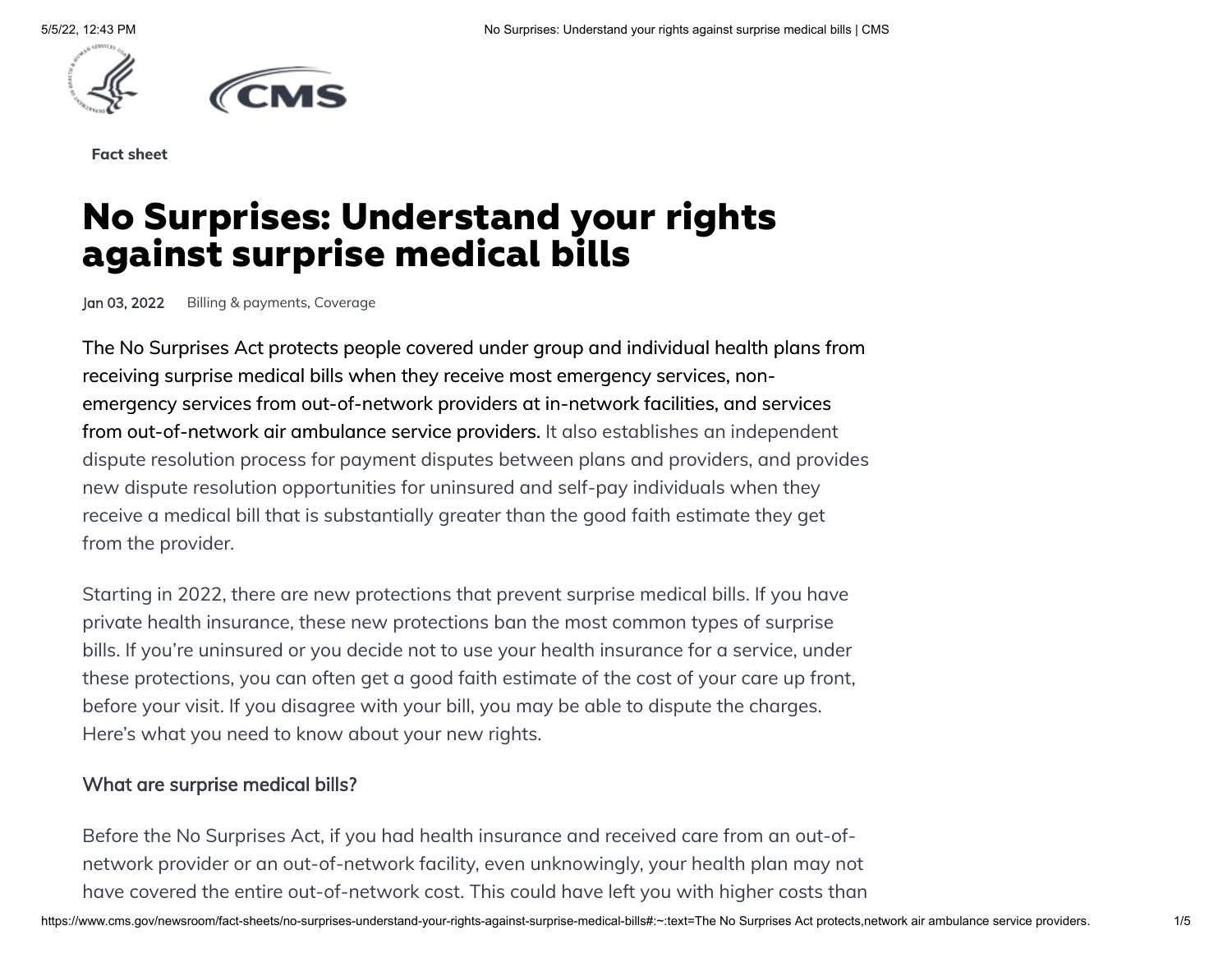if you got care from an in-network provider or facility. In addition to any out-of-network cost

sharing you might have owed, the out-of-network provider or facility could bill you for the difference between the billed charge and the amount your health plan paid, unless banned by state law. This is called "balance billing." An unexpected balance bill from an out-ofnetwork provider is also called a surprise medical bill.

People with Medicare and Medicaid already enjoy these protections and are not at risk for surprise billing.

#### What are the new protections if I have health insurance?

If you get health coverage through your employer, a Health Insurance Marketplace®,[1] or an individual health insurance plan you purchase directly from an insurance company, these new rules will:

- Ban surprise bills for most emergency services, even if you get them out-of-network and without approval beforehand (prior authorization).
- Ban out-of-network cost-sharing (like out-of-network coinsurance or copayments) for most emergency and some non-emergency services. You can't be charged more than innetwork cost-sharing for these services.
- Ban out-of-network charges and balance bills for certain additional services (like anesthesiology or radiology) furnished by out-of-network providers as part of a patient's visit to an in-network facility.
- Require that health care providers and facilities give you an easy-to-understand notice explaining the applicable billing protections, who to contact if you have concerns that a provider or facility has violated the protections, and that patient consent is required to waive billing protections (i.e., you must receive notice of and consent to being balance billed by an out-of-network provider).

## What if I don't have health insurance or choose to pay for care on my own without using my health insurance (also known as "self-paying")?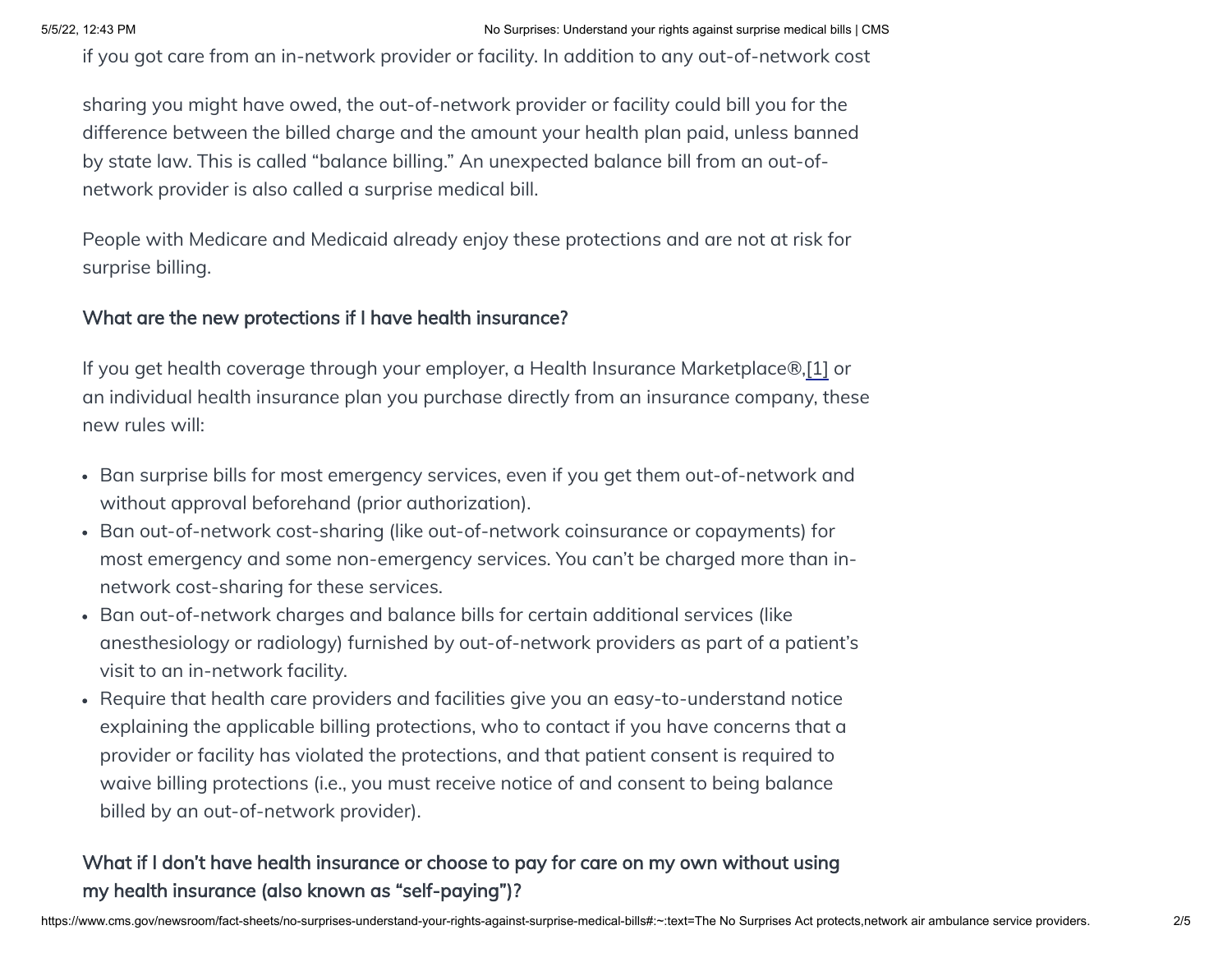If you don't have insurance or you self-pay for care, in most cases, these new rules make sure you can get a good faith estimate of how much your care will cost before you receive it.

#### What if I'm charged more than my good faith estimate?

For services provided in 2022, you can dispute a medical bill if your final charges are at least \$400 higher than your good faith estimate and you file your dispute claim within 120 days of the date on your bill.

## What if I do not have insurance from an employer, a Marketplace, or an individual plan? Do these new protections apply to me?

Some health insurance coverage programs already have protections against surprise medical bills. If you have coverage through Medicare, Medicaid, or TRICARE, or receive care through the Indian Health Services or Veterans Health Administration, you don't need to worry because you're already protected against surprise medical bills from providers and facilities that participate in these programs.

### What if my state has a surprise billing law?

The No Surprises Act supplements state surprise billing laws; it does not supplant them. The No Surprises Act instead creates a "floor" for consumer protections against surprise bills from out-of-network providers and related higher cost-sharing responsibility for patients. So as a general matter, as long as a state's surprise billing law provides at least the same level of consumer protections against surprise bills and higher cost-sharing as does the No Surprises Act and its implementing regulations, the state law generally will apply. For example, if your state operates its own patient-provider dispute resolution process that determines appropriate payment rates for self-pay consumers and Health and Human Services (HHS) has determined that the state's process meets or exceeds the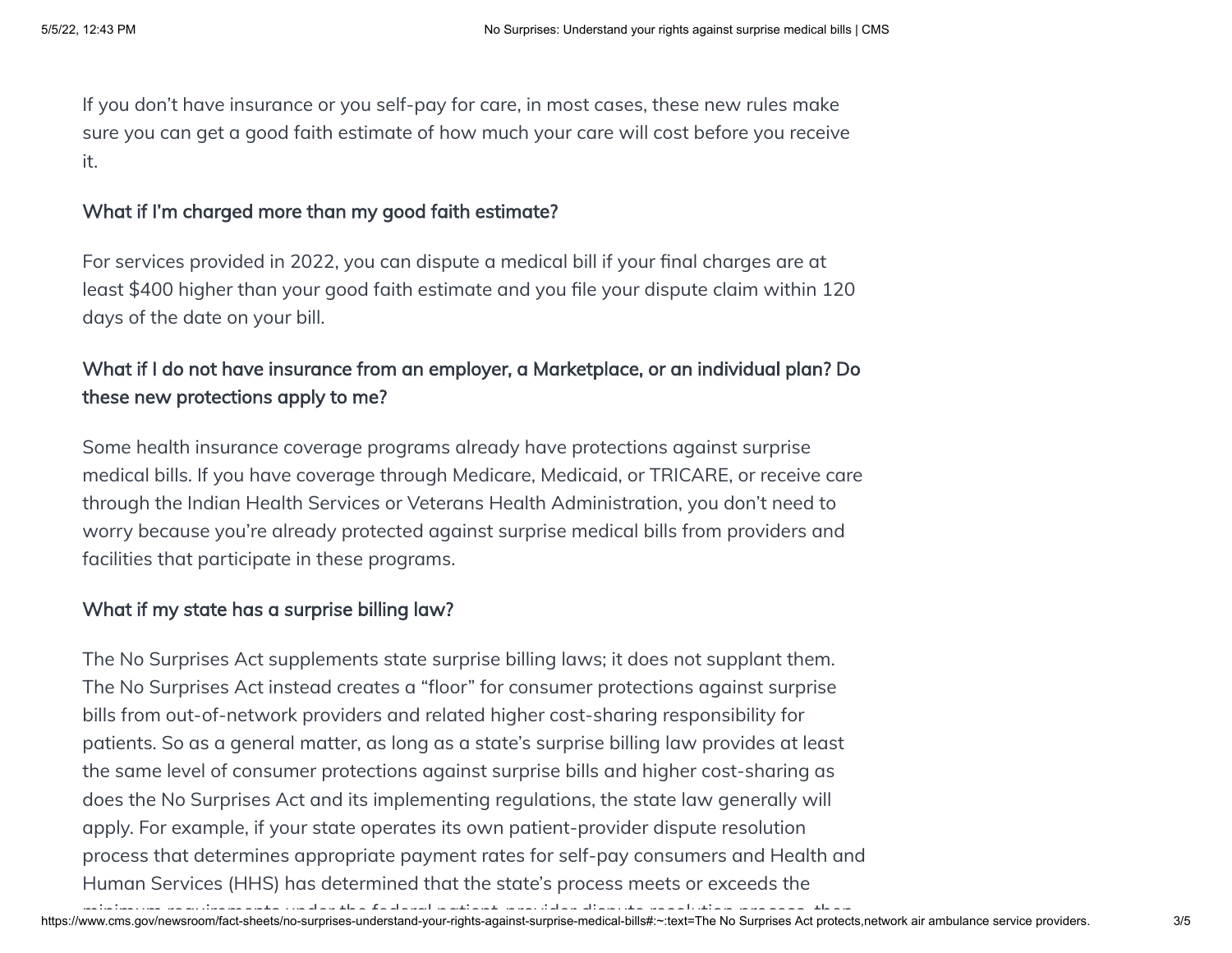minimum requirements under the federal patient-provider dispute resolution process, then

HHS will defer to the state process and would not accept such disputes into the federal process.

As another example, if your state has an All-payer Model Agreement or another state law that determines payment amounts to out-of-network providers and facilities for a service, the All-payer Model Agreement or other state law will generally determine your costsharing amount and the out-of-network payment rate.

#### Where can I learn more?

Still have questions? Visit [CMS.gov/nosurprises](https://www.cms.gov/nosurprises), or call the Help Desk at 1-800-985-3059 for more information. TTY users can call 1-800-985-3059.

###

[1] Health Insurance Marketplace® is a registered service mark of the U.S. Department of Health & Human Services.